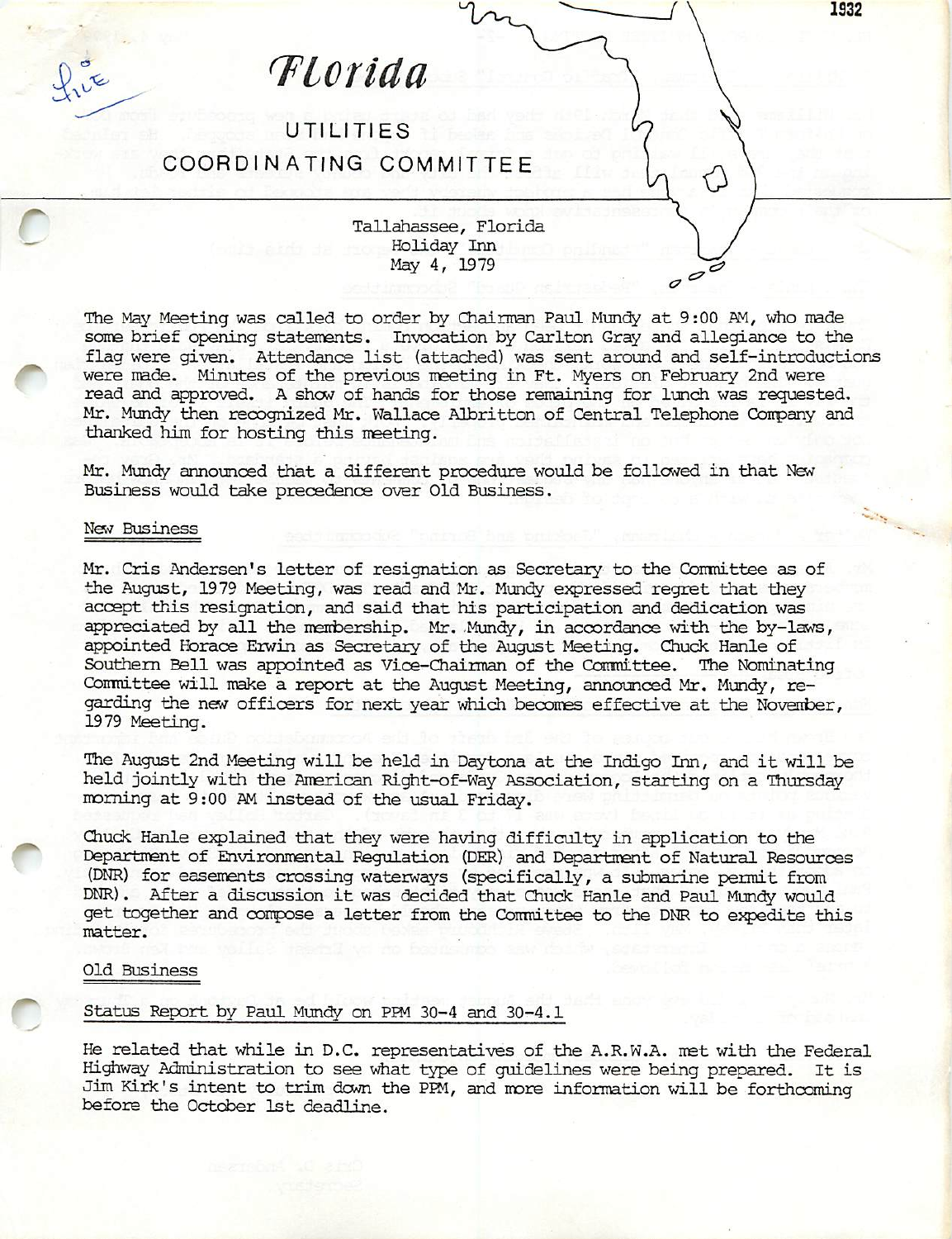### Ed Williams - Chainman, "Traffic Control" Subcommittee

Mr. Williams said that March 19th they had to start using a new procedure from DOT on Uniform Traffic Control Devices and asked if anyone had been stopped. He related that they are still waiting to get a formal report from the State that they are work ing on the 2nd manual that will affect the city and county streets and roads. He requested that if anyone has a project whereby they are stopped to either let him or their company's representative know about it.

Chuck Hanle - Chairman "Standing Committee" (No report at this time)

### Chuck Hanle - Chairman, "Pedestrian Guard" Subcommittee

Chuck related that there hasn't been any action coming back from the Public Service Ccmmission to him. He asked Carlton Gray to give a report. Mr. Gray said that he had been doing some field work, checking on the design and installation of pedestrian  $\sim$ guards. The biggest difficulty they are finding is in maintenance of the guard and the way it is installed on the pipes or equipment. The guard itself is of no value unless it is installed and maintained properly. Work must be done on the guidelines not only on design but on installation and maintenance before it is acceptable. Gas companies have written in saying they are against having a standard. Mr. Gray rer quested that if anyone has any suggestions or comments to please let him know before they come up with a concept of design.

### Walter Anderson - Chairman, "Jacking and Boring" Subcommittee

Mr. Mderson reported that the Jacking and Boring Subcommittee met 11^ 3rd with six members present and reviewed the present DOT draft. The DOT had adjusted seven of the nine specific items the subject Subcommittee had recommended, and had elimated some of the "how-to instructions." He explained that the guide in its present form is little different from the one of a year ago, but it is much improved.

Coffee Break-

### Ken Brown - Chairman, "Accommodation Guide" Subcommittee

Ken Brown handed out copies of the 3rd draft of the Accommodation Guide and important correspondence received since the last Committee Meeting, which he reviewed. Ken thoroughly outlined the Accommodation Guide and discussion from the floor ensued. Various points on permitting were discussed. A straw vote was taken to leave permitting as it is outlined (vote was 17 to 3 in favor). Carter Holley had requested Paul Mundy to ask the membership what they thought of the new cover for the Utility Accommodation Guide. After a brief discussion a motion was made by Steve Richbourg to adopt the new cover. It was seconded by Scott Boggs and was approved unanimously. Paul Mundy announced that there was a very tight schedule that needed to be adhered to and that any comments from those present should be passed along to Ken Brown no later than Friday, May 11th. Steve Richbourg asked about the procedures for grounding fences along the Interstate, which was commented on by Ernest Salley and Ken Brown. A brief discussion followed.

Mr. Mund^r reminded everyone that the August meeting would be at Daytcaia on a Thursday instead of a Friday.

There being no further business, meeting adjourned.

Respectfully submitted,

Cris D. Andersen Secretary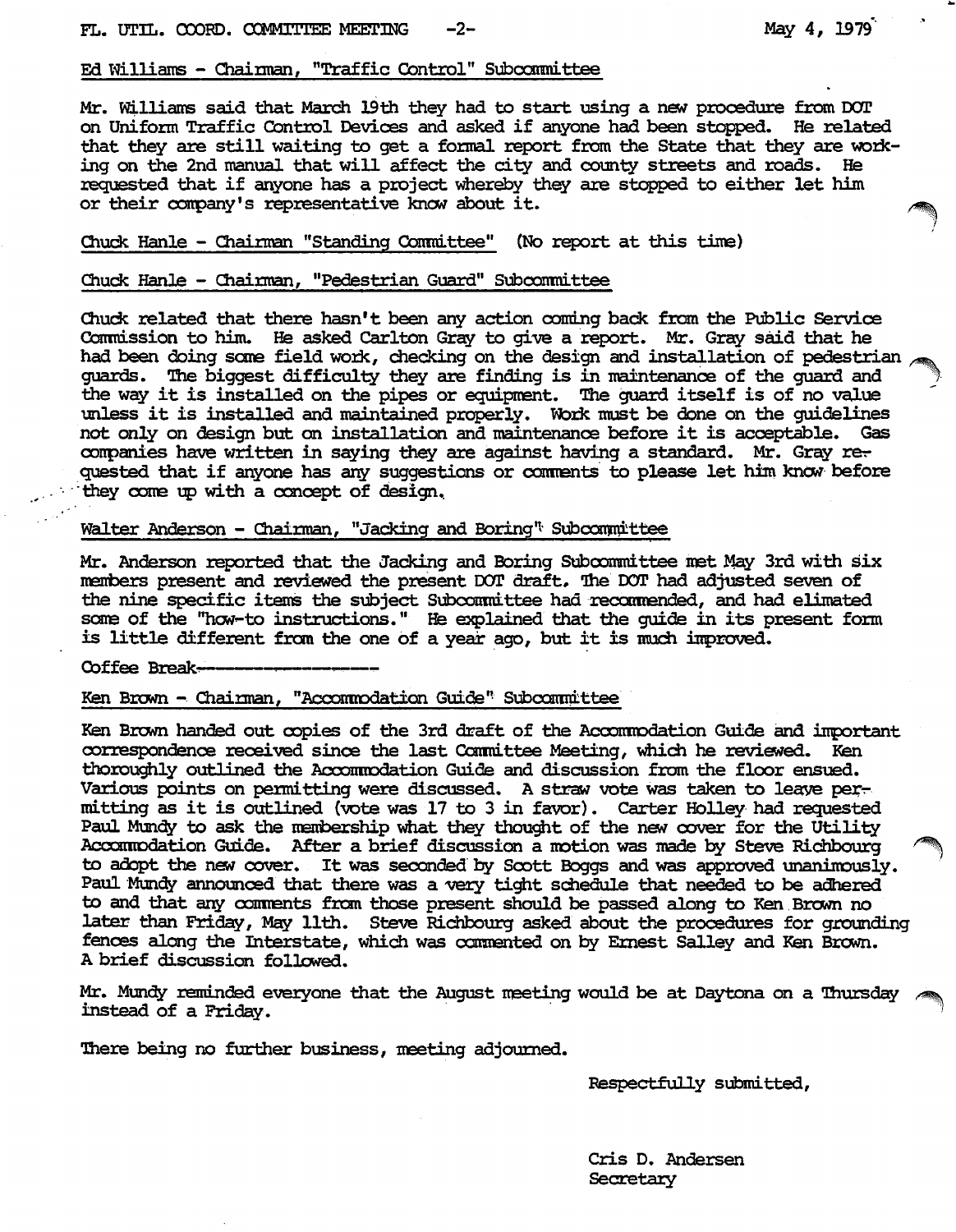| Page 1                                    | FLORIDA UTILITIES COORDINATING COMMITTEE ATTENDANCE<br>AT MEETINGS<br>MAY 4, 1979 |                                                               |                             |  |
|-------------------------------------------|-----------------------------------------------------------------------------------|---------------------------------------------------------------|-----------------------------|--|
| <b>NAME</b>                               | <b>COMPANY</b>                                                                    | <b>ADDRESS</b>                                                | <b>PHONE</b>                |  |
| $H_{n}M. E_{fwin, 2g.}$                   | Fla, PowerLorp.                                                                   | <u>P.O.Box 14042 St. Pete 33733 866-5342</u>                  |                             |  |
| $H$ Hall                                  | Peoples DAS System                                                                | <u>555NE1245T N. Miami 33161 893 2522</u>                     |                             |  |
| <u>randak (Cita</u>                       | CENTEL /                                                                          | <u> Paul a thad thomas 1977 and </u>                          |                             |  |
| Ken Brown                                 | TELPE ELECTPIC CA                                                                 | COBAY 111 TAMPA 879 XIII                                      |                             |  |
| CARLTON GARU                              | FL. Pub . SERU. COMM.                                                             | $111 \in$ Gains st. Talickery 488-850.                        |                             |  |
| <u>2C. LLNAER</u>                         | SCUTHERN BELL TELLER                                                              | PEBEX 451 DAVI BOR FOR                                        | $252 - 9675$                |  |
|                                           | $\sqrt{.}$ <i>L. Duréen Fla. D.O.T.</i>                                           | 401 N.W Znd AV. MICTHI                                        | 377-536;                    |  |
|                                           | LEEC. SPITZKOPFT FRAIDA D.O.T. (Miami)                                            | 401 N.W. 2nd Ave Migni                                        | <u>377-5367</u><br>377-5367 |  |
| T. H ECKERSON GENTEL C.                   |                                                                                   | P.C. Box 2251 Chepmotel                                       | 443-9350                    |  |
| $E_{1}M.\delta_{a}/\text{leg}$ $Fla. OOT$ |                                                                                   | Burns Blog. Tally 32301                                       | 904 488 884                 |  |
| Carter C Holley Fla DOT                   |                                                                                   | <u>Bunne Bldg Talla. 32301 (909) 988-826</u>                  |                             |  |
|                                           | Kay Jensabaugh Ex-Fla ') OT                                                       | <u>Tallahosse Fle 1385-2231</u>                               |                             |  |
|                                           | <u>J.L.DULNING CONFRONT C.</u>                                                    | R. Bed 1151 PMS. 3:52 904/430-830                             |                             |  |
| 5. <u>C.RICHBOURG</u> GULF POWER CO.      |                                                                                   | <u>Box 1151, Pensacous 32520 904-434-8350</u>                 |                             |  |
| <u> Stewer M. Power</u>                   | <u>Jax Event. Autri</u>                                                           | 233W. Donne St. JA 90 3750 204-153-4700                       |                             |  |
| ALLIN H. JACSBERT                         | Ahain ERRAON CALINEORS                                                            | $195250$ CONCRETE FORM $\frac{1}{2}$ = 30 5-16m               |                             |  |
| WALTER C. Holmes                          | ATFTC                                                                             | Rm 1266 CNA TONER<br>255 Se. ORANGE AVE. DRIANDO 325-843-7925 |                             |  |
|                                           | R.L.CLAUDY JR 12IAUS LITILITIES                                                   | $P3.39 \times 3143$<br>CRLANDO FLA 32802                      | $(325) - 423 - 9105$        |  |
| <u>RH Cinn</u>                            | Fla. Gas Trans                                                                    | $PL.B. 44$ White $12.5$ (325) 696-1312                        |                             |  |
| KD. Milam                                 | $\mathbf{U}$ .<br>$\mathbf{K}^{\dagger}$                                          | 3920 Waldo Road Gorvesuille Scr 326.19                        |                             |  |
| F.S. (Buddy) DEES                         | Fla. D.O.T.                                                                       | P.O. Box 1089 LAke City Fla. 904-752-330                      |                             |  |
|                                           | <u>ET lands de FLA Pourte et dans con</u>                                         | <u>P.o. Big. 109 Spanis Tiple 34519 813-953-7221</u>          |                             |  |
| W.H. ANDERSON                             | FLA PULER ILT                                                                     | 90 Box 151 DAYTONA BEN, F 257-2369                            |                             |  |
| E. Scott Braun                            | Greiner Erdnessen                                                                 | <u>FR. FELETIKO TILI LAPRA KILIETAKOL</u>                     |                             |  |
| A.L. Bodoverno                            | Fra. D.C.T.                                                                       | 22 Bu 1245 Book 27 2020 215 230-3141                          |                             |  |
| Louis F. MAIURE                           | Souttral GAS Lo.                                                                  | P.O. BOX 3499 LESS STATE ST 318-365-1595                      |                             |  |
| $D$ ennis M. Lorselle                     | FLA Tawo23 Laght                                                                  | $P.07$ or 529 100 Min. FLa 305.552.4430                       |                             |  |
| C.B. Roone                                | Fla Pour & Light Co                                                               | P.O. Box 151, Daytous Beach, Mc 904-252-1541                  |                             |  |
|                                           |                                                                                   |                                                               |                             |  |